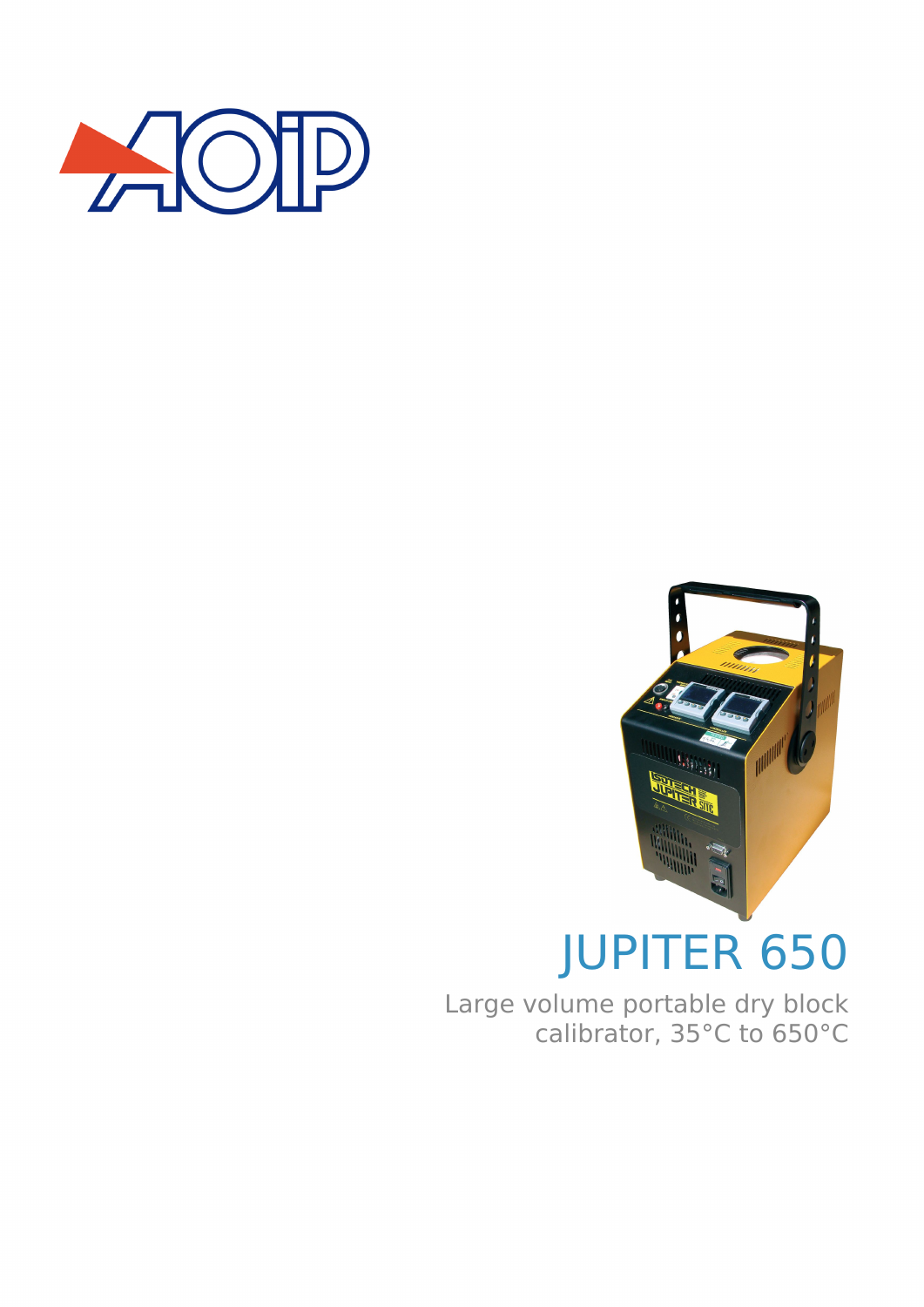

Jupiter 650 is a large volume portable dry block calibrator for temperature thermometers from 35°C to 650°C. It offers offers industry-leading performance in an easy to use portable package, ideal for the calibration of high temperature thermocouples. For enhanced flexibility, surface sensor and infrared thermometer accessories can be added.

## **Description**

Jupiter 650 is a large volume portable dry block calibrator for temperature thermometers from 35°C to 650°C. It is ideal for the calibration of thermocouples and platinum resistance thermometers. It has been designed for fast heating and cooling for convenient field use. For enhanced flexibility, surface sensor and infrared thermometer accessories can be added.

The standard insert can hold up to six thermometers. For larger blocks, see Gemini and Medusa models.

Jupiter 650 is available in two models, the BASIC (B) and the SITE (S).

The B model includes a sophisticated temperature controller with a dual display for set temperature and dry block temperature.

The S model additionally includes an in-built temperature digital indicator to which an external temperature sensor can be connected, giving greater accuracy eliminating temperature gradient and loading errors.

For surface sensor and Blackbody use, an external thermometer should always be used.

For laboratory accuracy, Jupiter 650 can be used with high-end temperature indicator.

#### Key features:

- Large calibration volume: 35 x 148 mm depth
- Wide operating range: 35°C to 650°C
- Fast heating and cooling
- Good temperature uniformity
- Convertible for blackbody source and surface sensor calibration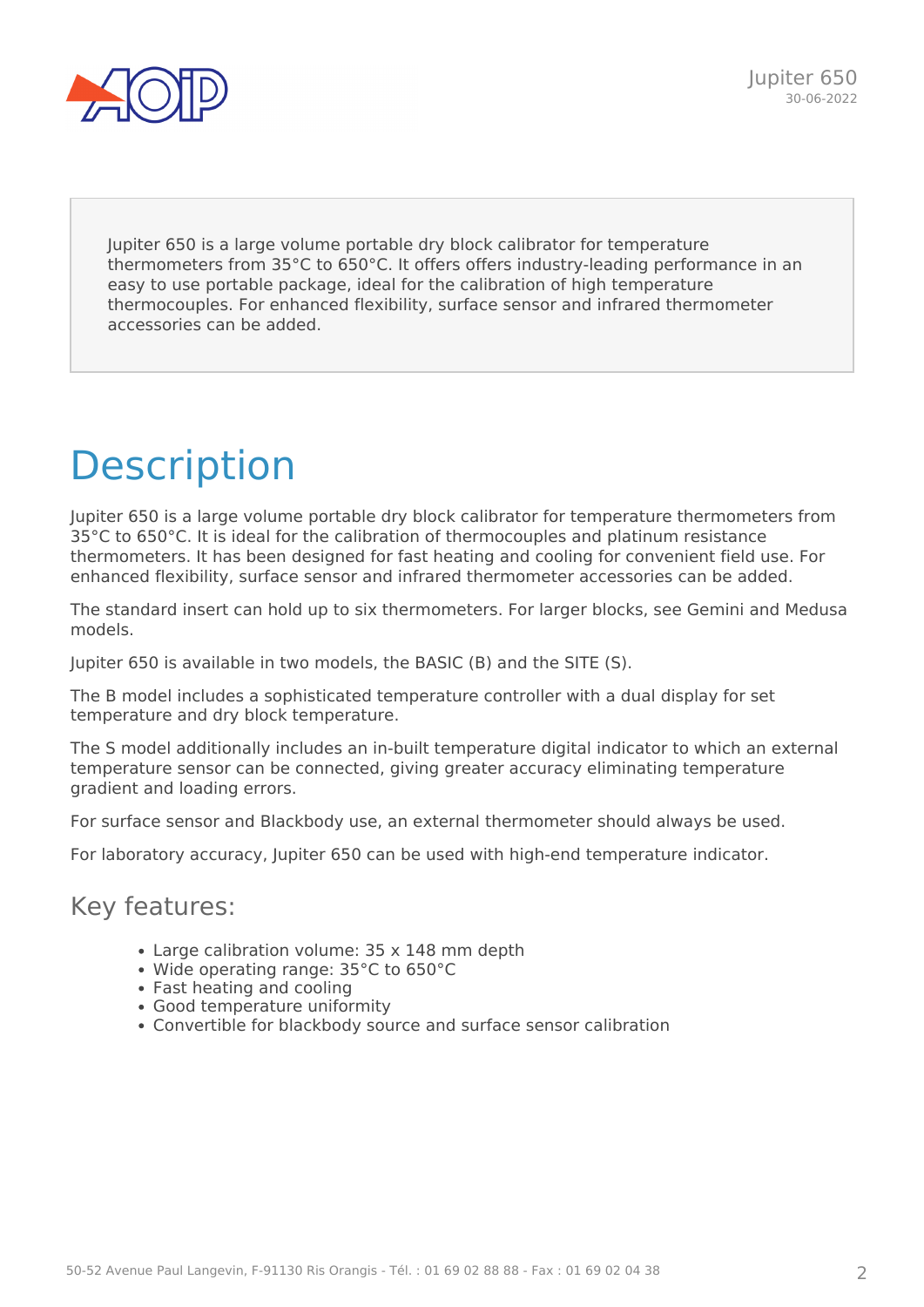

### **Specifications**

| Temperature range              | $35^{\circ}$ C to $+650^{\circ}$ C                                                                                   |
|--------------------------------|----------------------------------------------------------------------------------------------------------------------|
| Absolute stability over 30 min | $\pm 0.02$ °C at 50 °C<br>$\pm$ 0.02 $^{\circ}$ C at 250 $^{\circ}$ C<br>$\pm$ 0.03 $^{\circ}$ C at 650 $^{\circ}$ C |
| <b>Blackbody source</b>        | $\pm 0.3$ °C                                                                                                         |
| Surface sensor calibration     | $\pm 0.5$ °C                                                                                                         |
| Cooling time                   | 650°C to 150°C: 60 min                                                                                               |
| Heating time                   | 30°C to 650°C: 20 min                                                                                                |
| Performances                   | Refer to uncertainties graph below                                                                                   |
| Calibration volume             | $35 \times 148$ mm depth                                                                                             |
| Standard insert                | 6 holes: 2x 4.5 mm / 2x 6.4 mm / 1x 8 mm / 1x<br>$9.5 \text{ mm}$<br>Depth: 140 mm                                   |

JupiterPLUS 650



### General specifications

Size 302 x 176 x 262 mm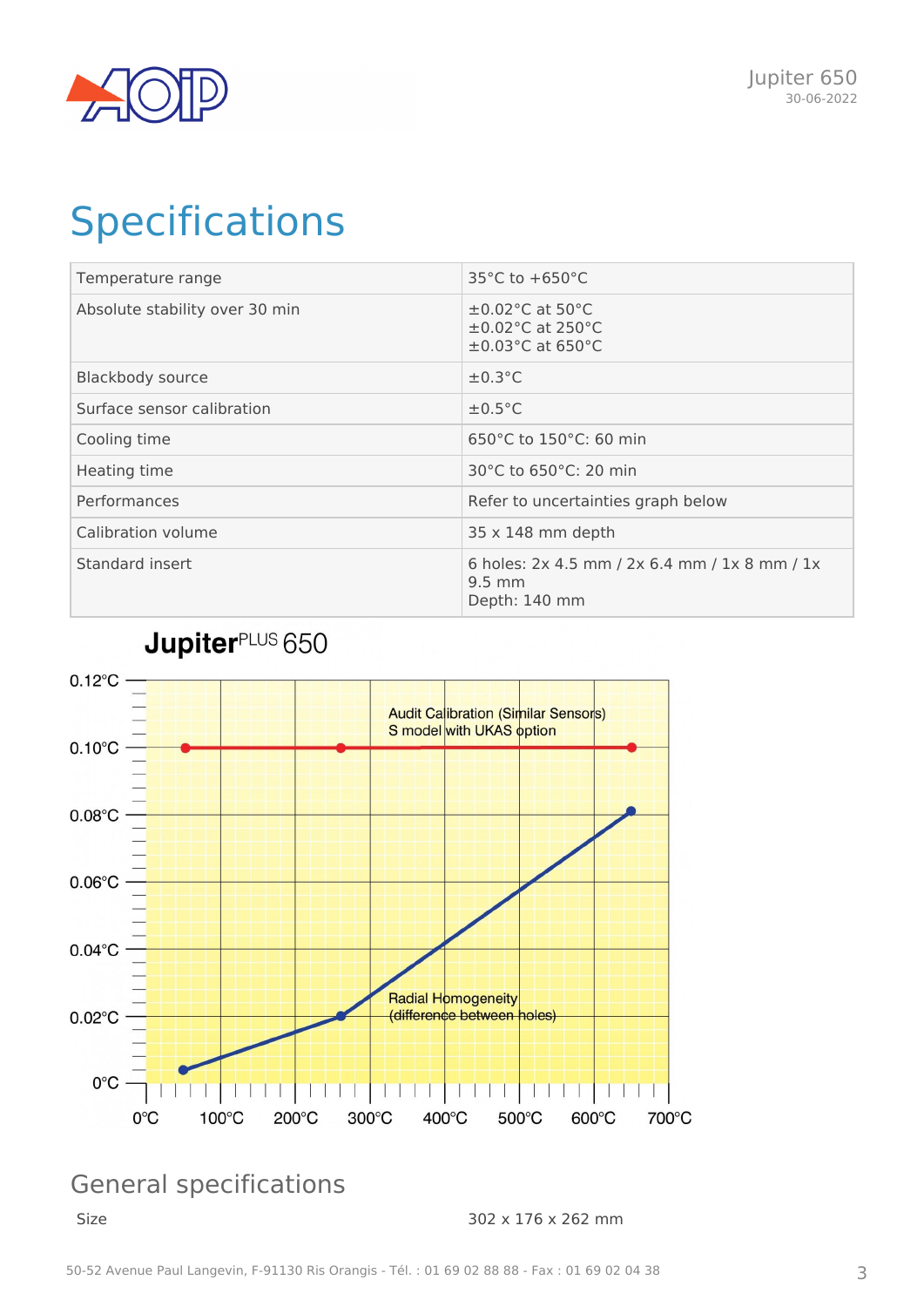

Display

Weight 8.5 kg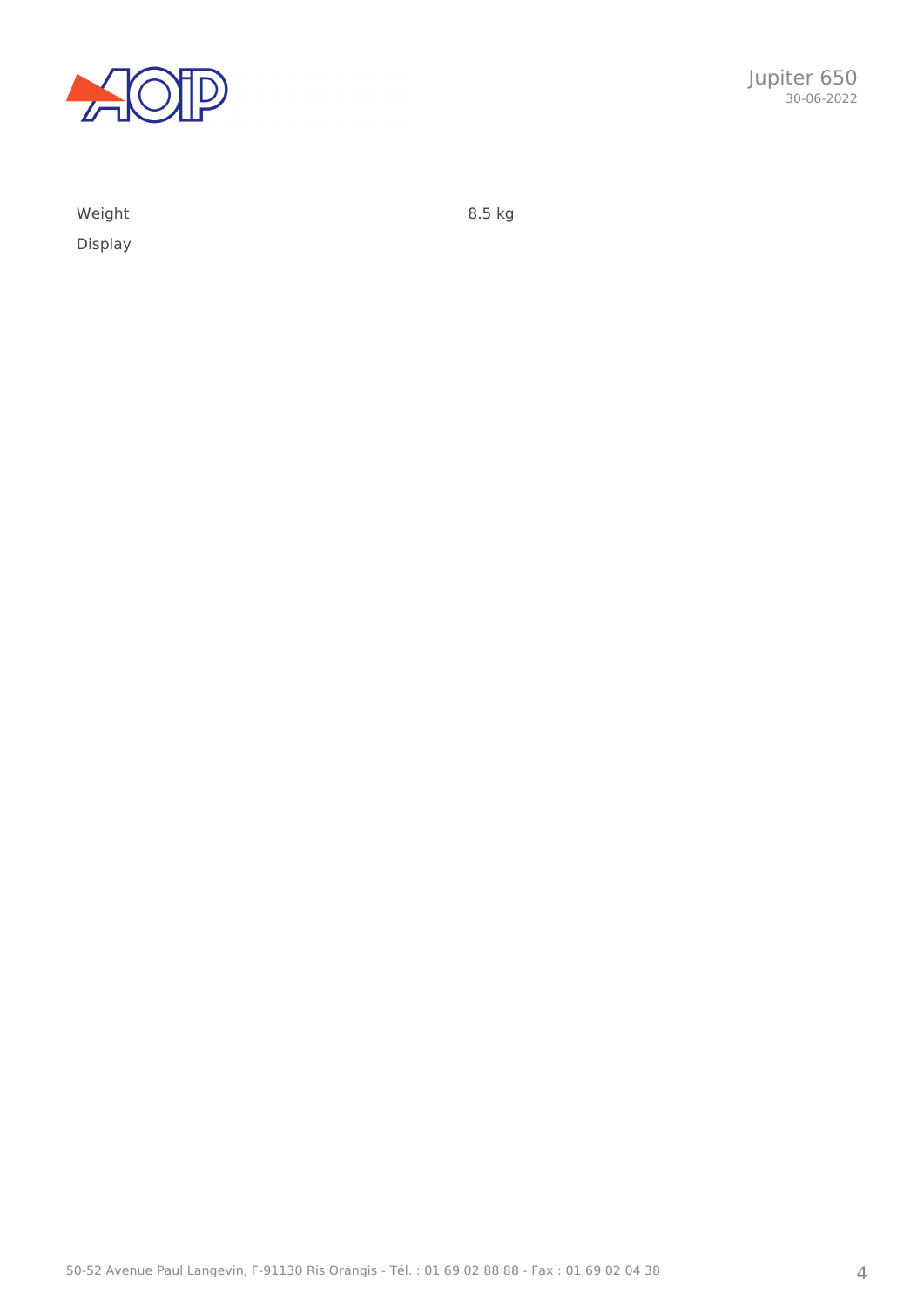

### Models and accessories

#### Instrument:

JUPITER 650 B Portable dry block calibrator – Basic model

Delivered in standard with:

- Standard insert with holes of diameter: 2x 4.5 mm / 2x 6.4 mm / 1x 8 mm / 1x 9.5 mm, depth: 157 mm
- Cal Notepad software
- Serial communication cable
- User manual
- Traceable certificate

JUPITER 650 S Portable dry block calibrator – On Site model

Delivered in standard with:

- Standard insert with holes of diameter: 2x 4.5 mm / 2x 6.4 mm / 1x 8 mm / 1x 9.5 mm, depth: 157 mm
- Cal Notepad software
- Serial communication cable
- User manual
- Traceable certificate
- Built-in digital indicator
- Connector for probe 935-14-72/DB

#### Metal block bath:

| I ICLAI MIUCIN MULIII  |                                                                              |
|------------------------|------------------------------------------------------------------------------|
| 852-07-11<br>1x 9.5 mm | Additional standard insert of diameter: 2x 4.5 mm / 2x 6.4 mm / 1x 8 mm /    |
|                        | Depth: 157 mm                                                                |
| 852-07-07              | <b>Blank insert</b>                                                          |
| 852-07-07c             | Non-standard insert                                                          |
| 852-09-03              | Alternative insert type B                                                    |
|                        | Hole diameter: 1x 13 mm / 1x 10 mm / 1x 8 mm / 1x 5 mm / 1x 3.5 mm           |
|                        | Depth: 140 mm                                                                |
| 852-09-04              | Alternative insert type C                                                    |
|                        | Hole diameter: $1 \times 8$ mm, $6 \times 6.5$ mm holes $\times$ 140 mm deep |
|                        | Depth: 140 mm                                                                |
| 935-14-72/DB           | Semi standard platinum resistance thermometer Pt100                          |
| <b>UKAS</b>            | 5 point comparison calibration                                               |
|                        |                                                                              |